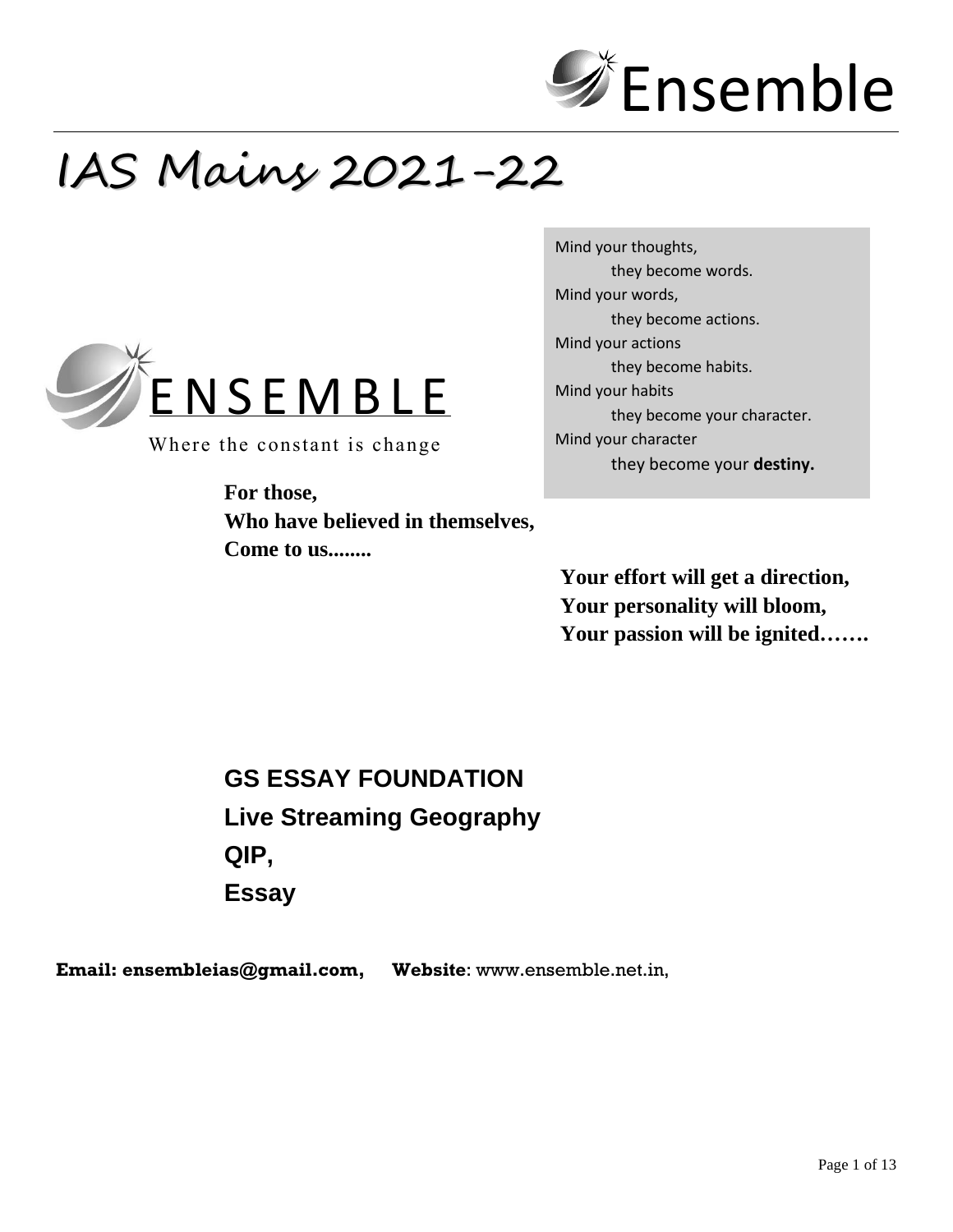

### **Hand in Success of IAS aspirants**

1553 successful results so far 43 in top 10 ranks so far.

Over 100 in top100,

Topmost ranks in Geography for 11 times last 15 years

in **Saumya Pandey, 4th Rank, Ira Singhal 1st rank, ………**

Maximum number of students to qualify with one single subject Geography from Ensemble.

This cannot be a coincidence.

This is reflective of our Quality, Commitment, Sincerity and Ability, and our ability and willingness to remain on top year after year.

However, for us QUALITY has far different dimensions and meaning…….

### **Re-opening its courses after a gap of 6 years**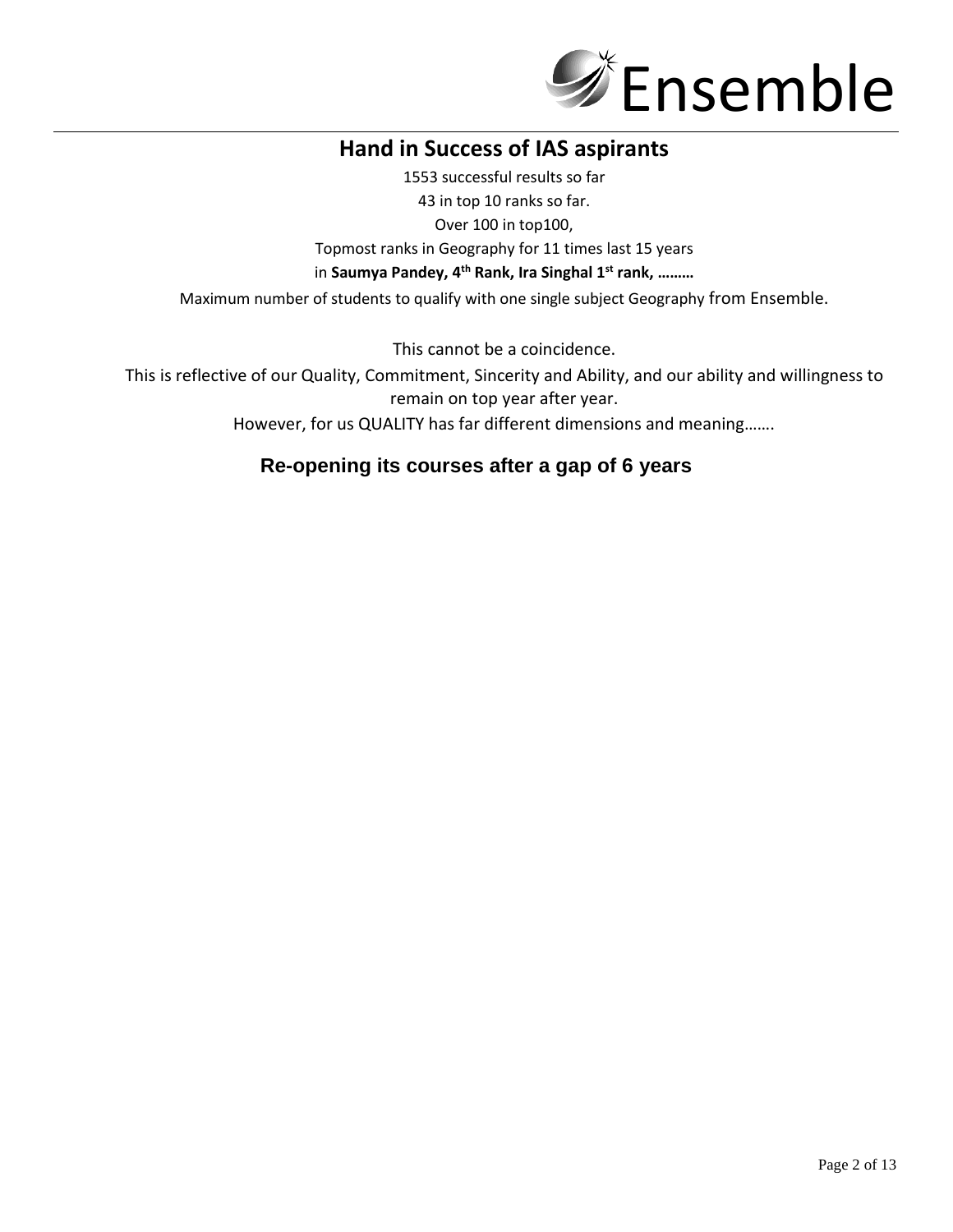

# **COURSE PROGRAMME SUMMARY**

| <b>Programme</b>                                                                                                                          | Objective                                                                                                                                                                                                                                                                                                                                                                                                                                                                                                                                                                                                                                                                                                                                                                                                                                                                                                                                                                                                                                                                                                                                                                                                                             | <b>Symbolic fee</b> |
|-------------------------------------------------------------------------------------------------------------------------------------------|---------------------------------------------------------------------------------------------------------------------------------------------------------------------------------------------------------------------------------------------------------------------------------------------------------------------------------------------------------------------------------------------------------------------------------------------------------------------------------------------------------------------------------------------------------------------------------------------------------------------------------------------------------------------------------------------------------------------------------------------------------------------------------------------------------------------------------------------------------------------------------------------------------------------------------------------------------------------------------------------------------------------------------------------------------------------------------------------------------------------------------------------------------------------------------------------------------------------------------------|---------------------|
| <b>GEOGRAPHY</b><br><b>Mains</b><br><b>Live Classes</b><br>Course<br><b>January</b><br><b>February 2021</b><br>3.5<br>Duration:<br>months | GEOGRAPHY MAINS COURSE is a live classroom programme aided by online sharing<br>of resources for an extensive coverage of Geography Mains syllabus. It is a 15-week<br>comprehensive programme for the IAS mains examination. The programme is inherently<br>designed to cater to the needs of aspirants who have decided to opt for Geography as an<br>optional subject on whatever basis.<br>The course intends to prepare the candidates to take this examination anywhere under any<br>circumstance without any assistance. The course aims to help the candidates secure an<br>above average marks of over 250 in the Mains. As the programme would advance,<br>learners would experience new levels of comfort, gain deeper insights and develop<br>plethora of perspective, which is much required to answer with a stroke of creativity.<br>The basic Motive behind the course is to enable the candidates to have a solid conceptual<br>framework and a knowledge base that will help them to develop an above average<br>analytical ability. To know the dimensions of the subject and help them to answer the<br>range of questions that can be asked and pick up the options with ease in the preliminary<br>examination. | $Rs. 55,000/-$      |
| Quality<br>QIP<br><i>Improvement</i><br>Programme<br>(Geography)<br><b>January</b><br><b>February 2021</b>                                | To bring about a qualitative improvement in the quality of knowledge, quality of thinking,<br>quality of analysis and quality of writing answers. This course is for such students who are<br>preparing for 2019, and who leave Delhi for their hometown and those who want to have<br>access to this ANSWER BANK. It is for all those students who have done their coaching<br>classes but are in urgent need to undergo transformation and mentoring. The course will<br>help candidates know and follow expectation of the UPSC and develop a proper<br>understanding of the topics, which begin with various tail words like Discuss, Elaborate,<br>Elucidate, Analyse etc, At the same time, it will provide a ready availability of high<br>quality answers of over 600+ questions of the toughest and all heard unheard, unknown<br>and even unknown questions with model answers.                                                                                                                                                                                                                                                                                                                                             | Rs.24, 000-         |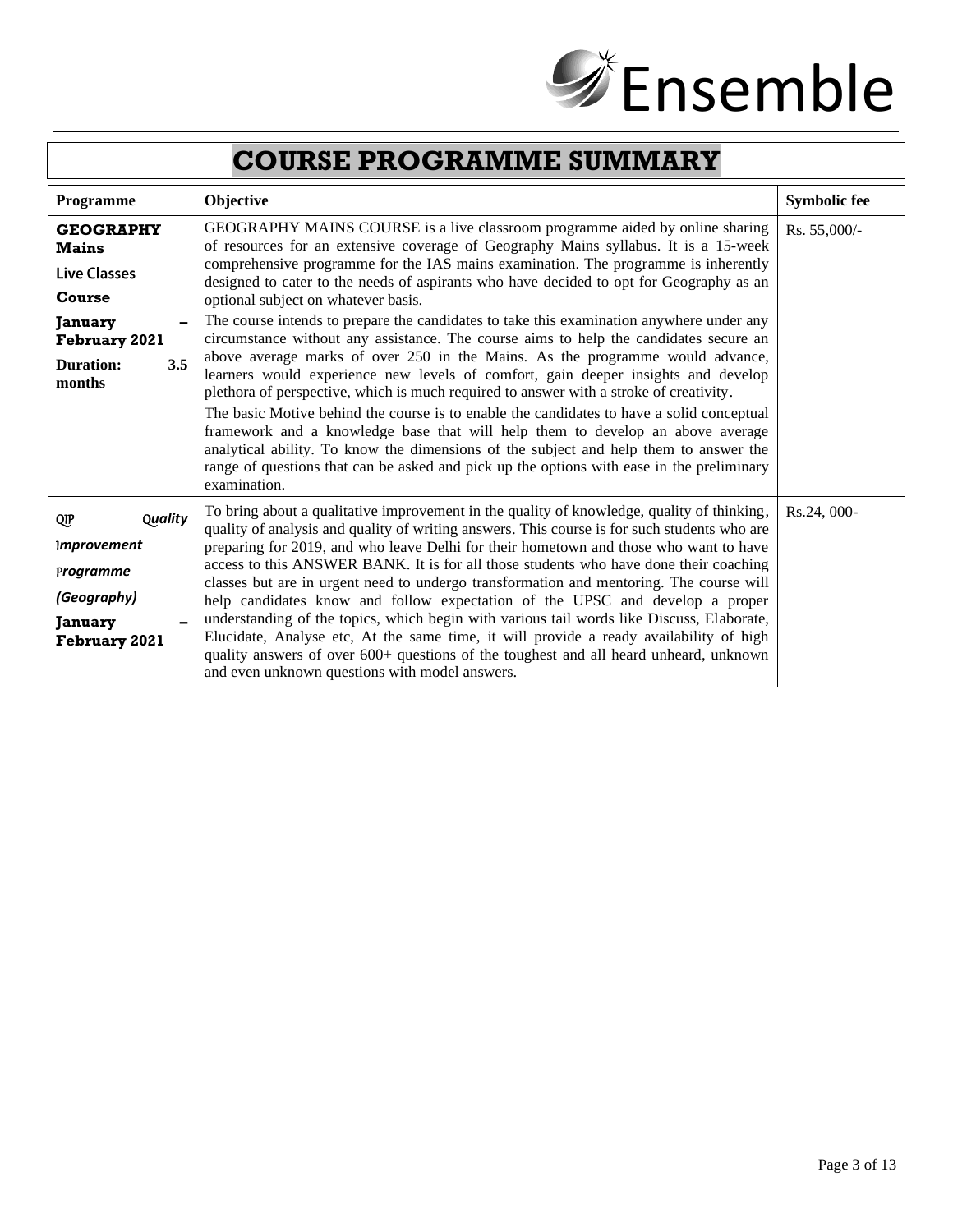

| <b>100 ESSAY 2019</b><br><b>OFF-LINE</b><br><b>ONLINE</b> | Rs. 10000/-<br>For Students who have either done their coaching classes or are in need of that, and<br>are in urgent need to undergo transformation and mentoring. This course is for such<br>students who are in Delhi who live in Delhi and also for those who have left Delhi for<br>their hometown.                                                                                                                                                                              |  |
|-----------------------------------------------------------|--------------------------------------------------------------------------------------------------------------------------------------------------------------------------------------------------------------------------------------------------------------------------------------------------------------------------------------------------------------------------------------------------------------------------------------------------------------------------------------|--|
|                                                           | It aims at helping students comprehend the theme philosophy and essence of the<br>essay, structure and organize their information, process and present it as per<br>expectation of the UPSC in a manner that it reveals the candidates' attitude and<br>administrative acumen.                                                                                                                                                                                                       |  |
|                                                           | This course in the form of an Essay Bank aims to improve the attitude behind the<br>comprehension of the topic of the essay, and help the candidates to understand<br>themselves and their flaws in expression, language, and presentation and then to<br>transform them so that they develop writing smoothly as per UPSC requirements.<br>Essay hasn't got any syllabus and a meticulous preparation requires knowing a lot of<br>things unknown as well as to understand oneself. |  |
|                                                           | The aim of Essay programme is to help candidates                                                                                                                                                                                                                                                                                                                                                                                                                                     |  |
|                                                           | To know and follow expectation of the UPSC and or state PCS.                                                                                                                                                                                                                                                                                                                                                                                                                         |  |
|                                                           | How to develop comprehension over the topic of the essay or developing a proper<br>2.<br>understanding of the topic.                                                                                                                                                                                                                                                                                                                                                                 |  |
|                                                           | Writing and expression improvement and identification of glitches in that.<br>3.                                                                                                                                                                                                                                                                                                                                                                                                     |  |
|                                                           | How to follow Intra and Interdisciplinary approach and make it perspective based<br>4.<br>rather than problem solution based.                                                                                                                                                                                                                                                                                                                                                        |  |
|                                                           | Mastery over handling various types of essays like abstract essays, philosophy<br>5.<br>based essays, knowledge based essays and Contemporary issue based.                                                                                                                                                                                                                                                                                                                           |  |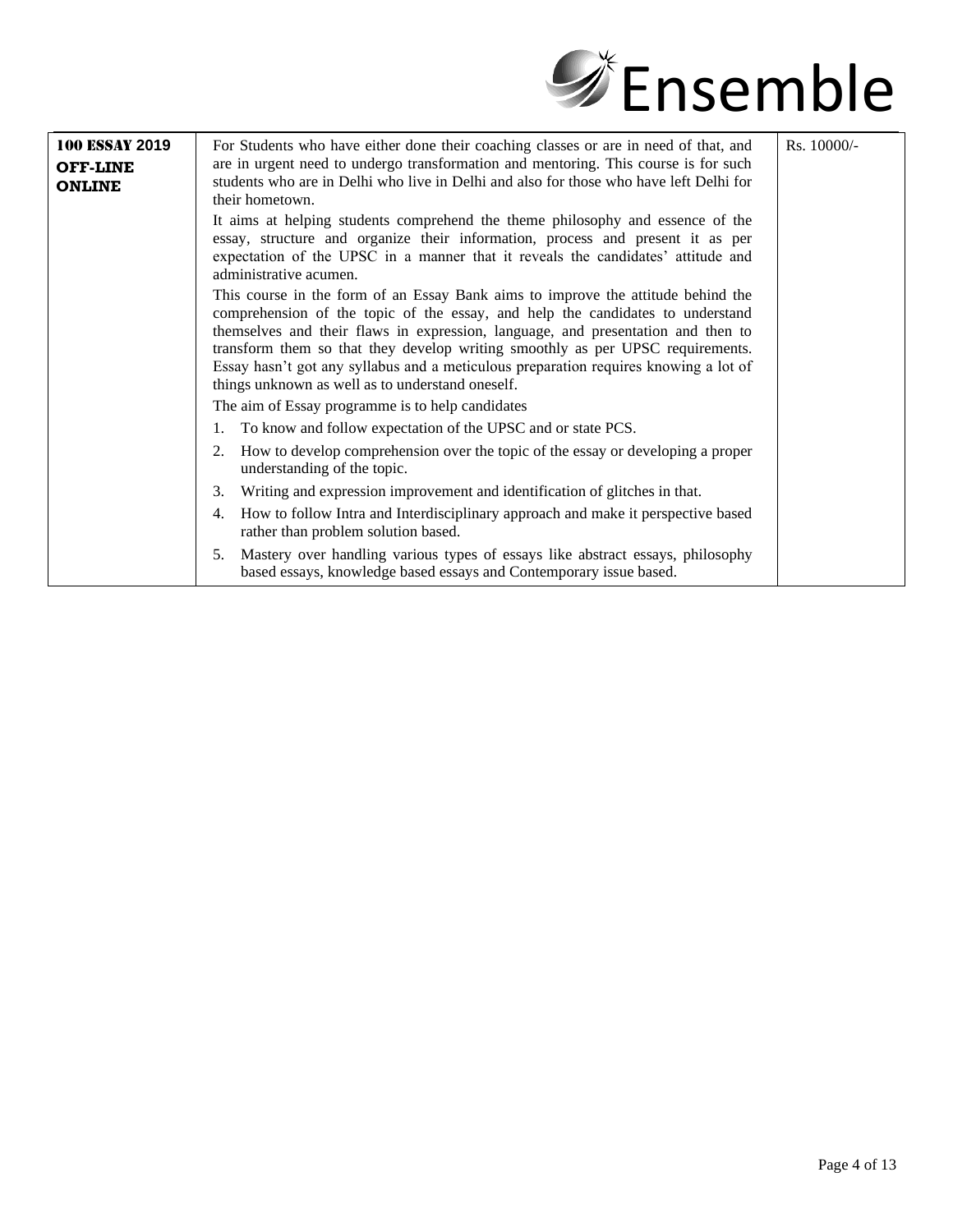# **Ensemble**

## **GS AND ESSAY FOUNDATION**

#### **MARKS COVERED 1250**

The entire of GS and Essay Paper comprises whole of UPSC Civil Services Mains exam, minus the optional papers. These five papers comprise of 1250 marks and are broadly interrelated.

#### **Target group**

Students who have either done their coaching classes or are in need of that, and are in urgent need to undergo transformation and mentoring. This course is for such students who are in Delhi who live in Delhi and also for those who have left Delhi for their hometown. This is the first curse in India that is **completely reformative in nature and also mentoring based.**

#### **Aim:**

To help students comprehend the theme philosophy and essence of GS and Essay, structure and organize their information, process and present it as per expectation of the UPSC in a manner that it reveals the candidates' attitude and administrative acumen.

This course in the form of an Essay Bank aims to improve the attitude behind the comprehension of the topic of the essay, and help the candidates to understand themselves, understand the knowledge and information component, along with their flaws in expression, language, and presentation and then to transform them so that they develop writing smoothly as per UPSC requirements..

The aim of the GS Foundation programme is to help candidates

1. To know and follow expectation of the UPSC and or state PCS.

- 2. How to develop the topic and the information and knowledge component required for the building the base.
- 3. How to develop comprehension over the topic of the essay or developing a proper understanding of the topic.
- 4. Writing and expression improvement and identification of glitches in that.
- 5. How to follow Intra and Interdisciplinary approach and make it perspective based rather than problem solution based.
- 6. Mastery over handling various types of topics like abstract topics in ethics, philosophy based topics, knowledge based topics, Scientific and Critical topics and Contemporary issue based.

| $1.1101$ , $0.011$                                            |                                                                                                                                                                      |                                                                                           |  |
|---------------------------------------------------------------|----------------------------------------------------------------------------------------------------------------------------------------------------------------------|-------------------------------------------------------------------------------------------|--|
| <b>Components</b>                                             | Why is it important                                                                                                                                                  | Where will it help                                                                        |  |
| Communication & Body<br>Language<br>Improvement               | For being cultured<br>For being more acceptable<br>For making friends who can be helpful                                                                             | In Interview<br>In becoming favourities with the teacher                                  |  |
| Language Improvement                                          | To express anything that the students<br>wish to<br>To write good answers<br>To speak well                                                                           | In CSAT<br>In other exams such as SSC, or any other<br>exams                              |  |
| Revision of entire school books and its<br>current dimensions | To prepare the candidates well in advance<br>of their Preliminary Examination, as the<br>first phase of preparation out of three<br>phases in the coming three years | In one day exams such as SSC, and forming<br>the base of other exams including state PCS. |  |
| CSAT preparation and customisation                            | sharp thinking of the<br>Extend the<br>candidates, and their recent mathematical<br>practices into making it solid and<br>concrete.                                  | In exams such as SSC, or any other exams<br>including Bank PO. exams                      |  |

#### **Curriculum Progress**

First year

#### Second year

| <b>Components</b>                                                         | Why is it important | Where will it help                       |
|---------------------------------------------------------------------------|---------------------|------------------------------------------|
| Understanding oneself, their parents   Know ones strength<br>and teachers |                     | In personality Development and Interview |
| Understanding their surroundings                                          | Build ones strength | In personality Development and Interview |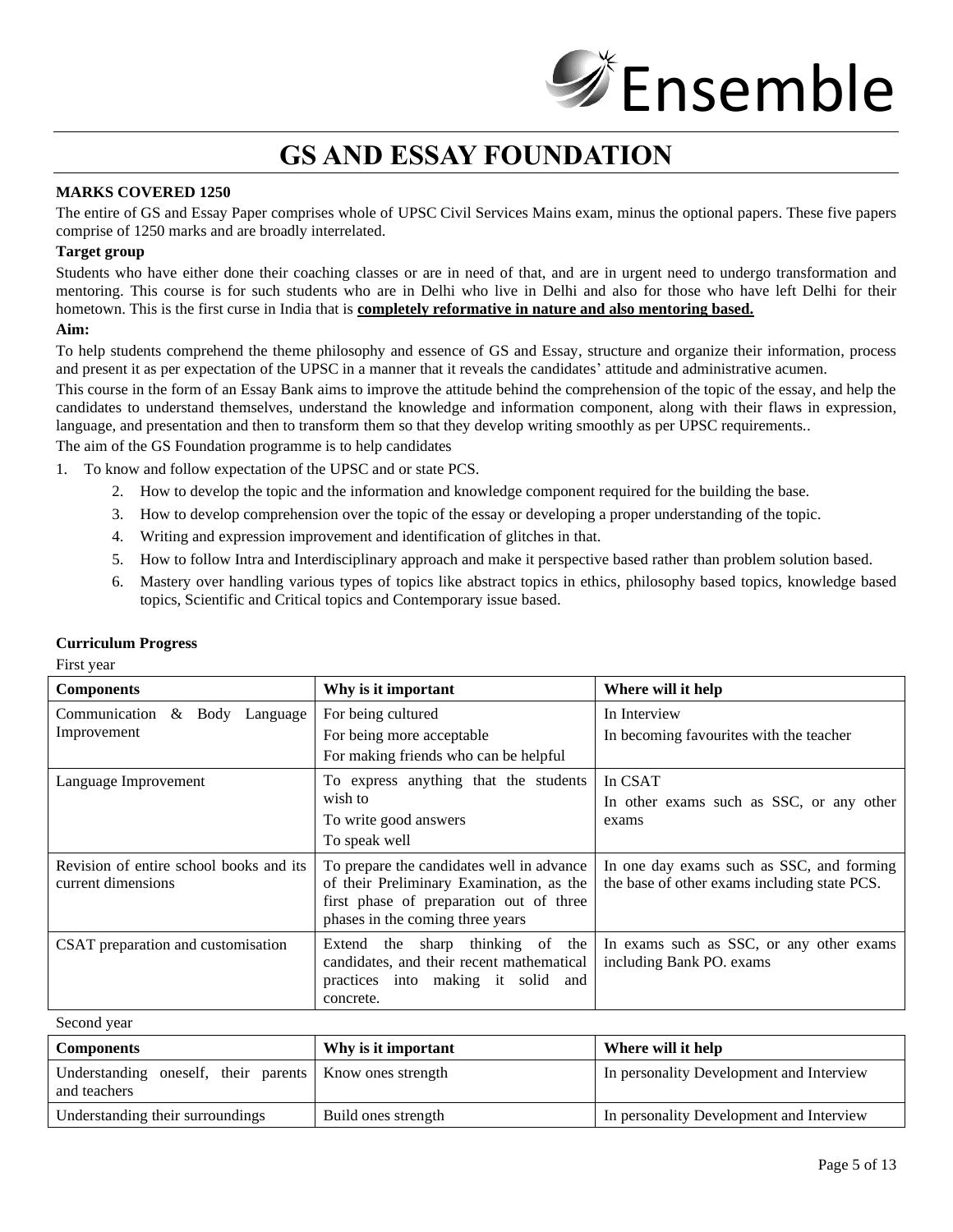

| Learning to make bonds, and social<br>capital                                                                                                                                                        |                                                                                                                              | In easing preparation and distributing work.                                                                                                   |
|------------------------------------------------------------------------------------------------------------------------------------------------------------------------------------------------------|------------------------------------------------------------------------------------------------------------------------------|------------------------------------------------------------------------------------------------------------------------------------------------|
| World trip in class                                                                                                                                                                                  | Understanding World geography for a<br>solid base of World history, International<br>Affairs, Geography, and Current affairs | In Preliminary Examination of UPSC, in SSC,<br>in any competitive examination.                                                                 |
| <b>Reading Newspapers</b>                                                                                                                                                                            | For Current Affairs preparation                                                                                              | In any examination of the world.                                                                                                               |
| Learning through various means-Films,<br>Books, Interactions, Parents, Teachers,<br>TV,                                                                                                              | For facilitating learning and that too fun<br>learning and learning through any source,<br>not only books                    | In writing essay and General Knowledge<br>anywhere it is required.                                                                             |
| Background of events and World<br>problems                                                                                                                                                           | For building a solid base for International<br>and national Affairs and Current Affairs                                      | Reading newspaper with ease, to answer all<br>questions that can be asked from Society,<br>Indian political background, and Foreign<br>Policy. |
| Mastering GS Prelims Preparation                                                                                                                                                                     | Revision of everything studied so far                                                                                        | Now the students<br>can take<br><b>PCS</b><br>any<br>examination.                                                                              |
| Mastering CSAT Paper for Prelims<br>Preparation                                                                                                                                                      | Practice makes perfect                                                                                                       | In providing certainty and security for<br>qualification                                                                                       |
| Preparing the candidates and perfecting<br>them for Government Services and Jobs<br>offered through SSC. Banking Services<br>and trains them for Self-Employment<br>and Entrepreneurship development | Revision of everything studied so far.                                                                                       | Now the<br><b>SSC</b><br>students<br>take<br>can<br>any<br>examination or any one day examination.                                             |

Third Year

| <b>Components</b>                                                                                  | Why is it important                | Where will it help                                                          |
|----------------------------------------------------------------------------------------------------|------------------------------------|-----------------------------------------------------------------------------|
| First phase of GS Mains Preparation with an equal emphasis<br>on practice and perfecting PCS exams |                                    | Students are at par with any<br>students<br>other<br>preparing<br>anywhere. |
| Practice for Preliminary Examination Preparation                                                   | <b>Practice makes perfect</b>      | In providing certainty and<br>security for qualification                    |
| Mastering Optional Paper for Mains through knowledge,<br>analysis and expression improvement       | <b>Provide safety for students</b> |                                                                             |
| <b>GS Mains Revision</b>                                                                           | <b>Practice makes perfect</b>      | In providing certainty and<br>security for qualification                    |
| Essay preparation throughout                                                                       | Writing and expression practice    |                                                                             |
| $\mathbf{C}$ 1 . 1                                                                                 |                                    |                                                                             |

*Second phase*

| <b>Components</b>                                                        | Why is it important | Where will it help |
|--------------------------------------------------------------------------|---------------------|--------------------|
| Practice for GS Mains Revision                                           |                     |                    |
| Assistance Course for students after the completion of the<br>programme. |                     |                    |

#### **People behind**

The programme is under the guidance of Sri K. Siddhartha, (**[http://www.ksiddhartha.com](http://www.ksiddhartha.com/)**) who will set the mindset, attitude and tone of the examinee as per the UPSC guidelines.

#### **MENTORS**

K. Siddhartha (**[www.ksiddhartha.com\)](http://www.ksiddhartha.com)/)** S & T, Geography, Ecology, International Relations. Heritage,

Dr Vikram Singh IPS

Ambassaador Vishnu Prakash IFS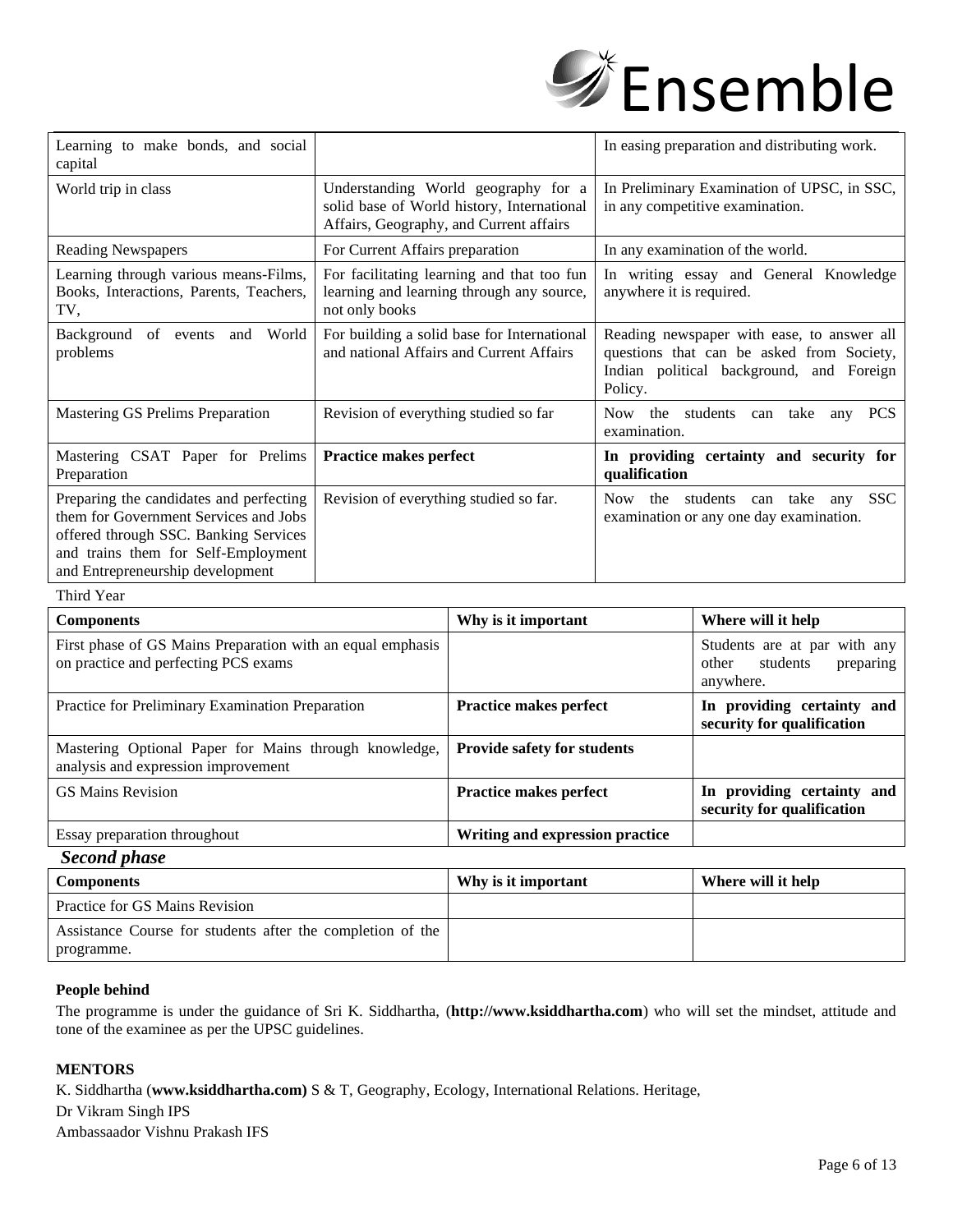

Dr S. Mukherjee Geography Author of 12 books on Geography

#### *Teachers*

Ravi Pathak Indian Polity Naveen Pruthi, indian Polity and History Tarique Khan for History One of the best known names in history in India Zulfikaar Mohammed Economics One of the best known names in economics in India Sri S. K. Jha IAS Personality development For Governance, Ethics and Miscellaneous topics Dr Adarsh Kumar Polity and Governance For Governance, Ethics and Miscellaneous topic

*Course Commencement* 1 st Week of February *Number of Participants* Maximum 150 *Participation Fees* Rs. **1, 50, 000**/- *Timing of Classes* 5.30 PM to 8.30 PM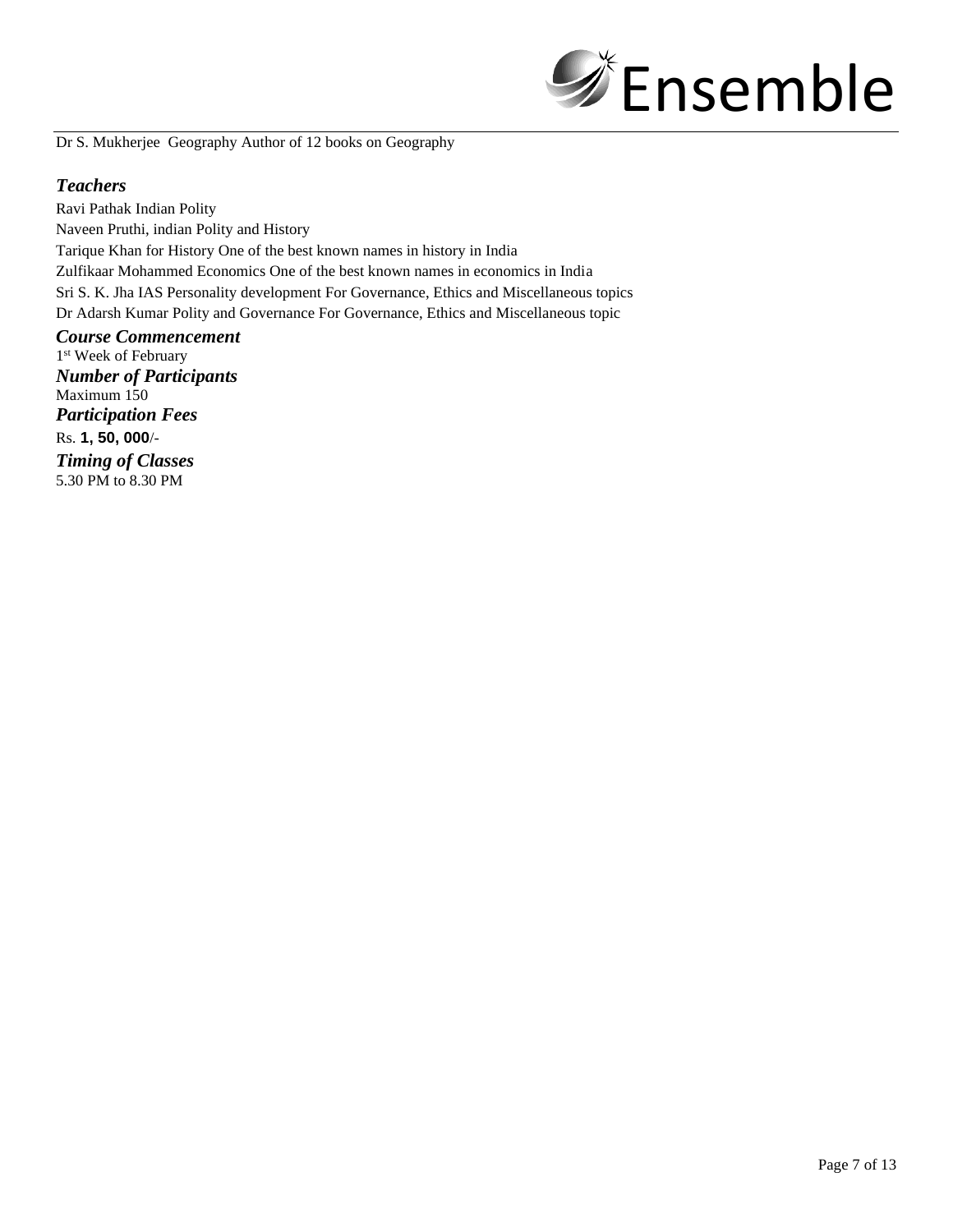

# **100+ESSAY**

#### **MARKS COVERED 250**

The Essay Paper is one of the nine papers in the UPSC Civil Services Mains exam. In this paper, students have to write two essays each with a word count of 1000 – 1200. One topic can be selected from a choice of four topics. The Essay Paper is for a total of 250 marks with one essay for 125 marks.

#### **Target group**

Students who have either done their coaching classes or are in need of that, and are in urgent need to undergo transformation and mentoring. This course is for such students who are in Delhi who live in Delhi and also for those who have left Delhi for their hometown.

#### **Aim:**

To help students comprehend the theme philosophy and essence of the essay, structure and organize their information, process and present it as per expectation of the UPSC in a manner that it reveals the candidates' attitude and administrative acumen.

This course in the form of an Essay Bank aims to improve the attitude behind the comprehension of the topic of the essay, and help the candidates to understand themselves and their flaws in expression, language, and presentation and then to transform them so that they develop writing smoothly as per UPSC requirements. Essay hasn't got any syllabus and a meticulous preparation requires knowing a lot of things unknown as well as to understand oneself.

The aim of Essay programme is to help candidates

- 7. To know and follow expectation of the UPSC and or state PCS.
- 8. How to develop comprehension over the topic of the essay or developing a proper understanding of the topic.
- 9. Writing and expression improvement and identification of glitches in that.
- 10. How to follow Intra and Interdisciplinary approach and make it perspective based rather than problem solution based.
- 11. Mastery over handling various types of essays like abstract essays, philosophy based essays, knowledge based essays and Contemporary issue based.
- 12. Compare their essays with the essays of the qualified candidates.

#### **People behind**

The programme is under the guidance of Sri K. Siddhartha, (**[http://www.ksiddhartha.com](http://www.ksiddhartha.com/)**) who will set the mindset, attitude and tone of the examinee as per the UPSC guidelines.

- 1. Academic Head- Dr S. Mukherjee, Director ENSEMBLE
- 2. Input and Creative Director

#### **WHAT SHOULD YOU EXPECT THE ESSAY BANK TO DO TO YOU**

- 1. Improve the way you look at your essay writing
- 2. Improve your comprehension ability
- 3. Know how to structure your essay
- 4. Understand the art of forming linkages
- 5. How to proceed logically towards conclusion
- 6. Ways to begin your essay
- 7. Identify the mistakes that the students can make.
- 8. How to enhance the ability to mould perspective and balance your perspective.

#### **WHAT DO YOU GET IN THE ESSAY PROGRAMME**

- 1. Strategy demarcation and classification of essay
- 2. Letting you know different expectations of UPSC on different types of essay
- 3. Availability of Synopsis of 100 different essays on varied topics
- 4. Availability of Video discussion of 100 different essays
- 5. Some representative essays of IAS toppers
- 6. Task and assignment to students to write 7 essays from different sections and their video discussion and a chance to get their essays evaluated.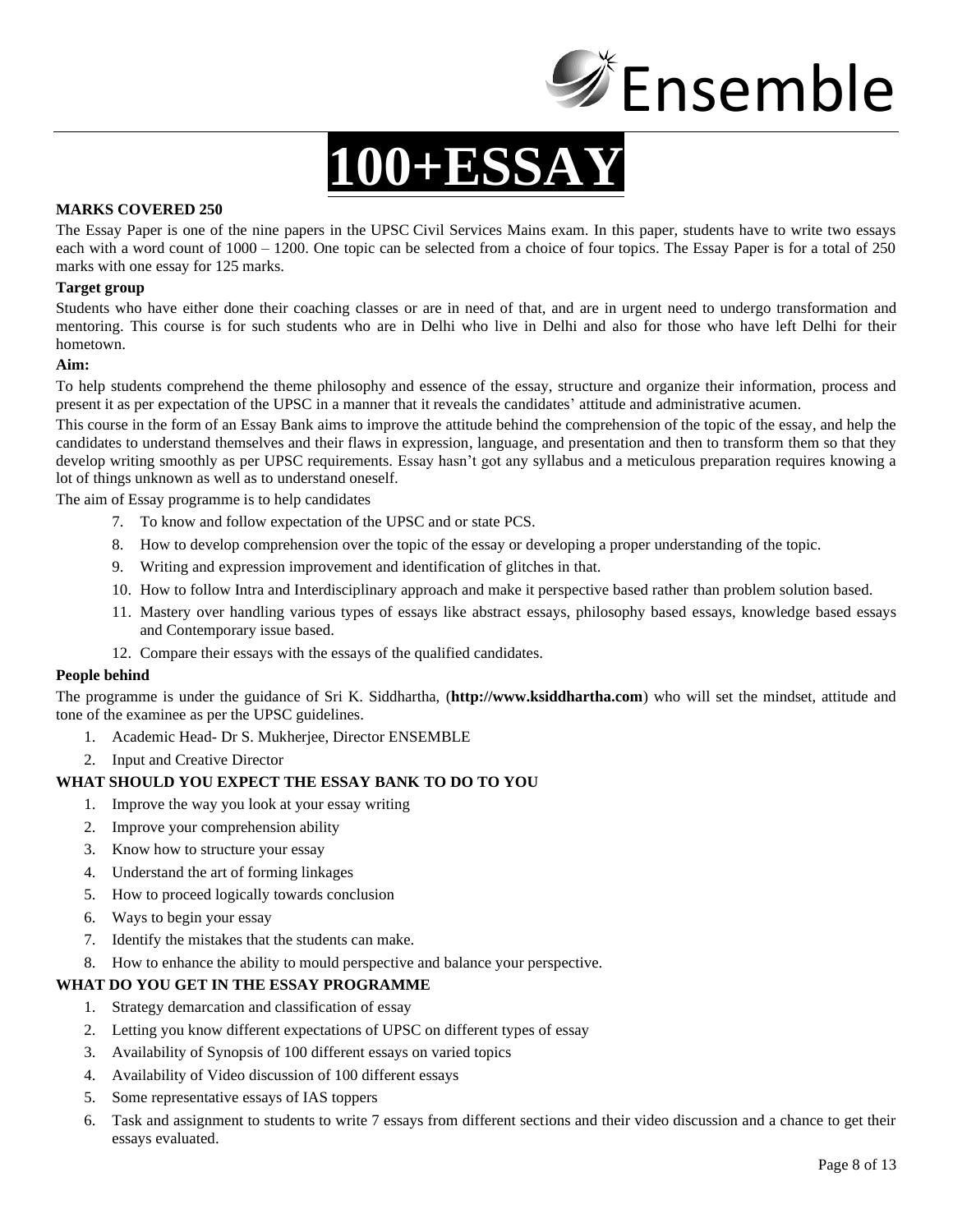

#### **How best to utilise the essay programme for Face to Face Candidates in Classroom Course This will be dealt separately in the Live stream of the Class**

#### **How best to utilise the essay programme for Online Students**

- 1. Listen and view all the essay given on the portal.
- 2. While you listen to it keep the print out of synopsis that you have downloaded from the portal.
- 3. After having viewed the video along with the structure and synopsis, attempt writing the topic by expanding on the structure given.
- 4. This will give you an idea about whether you are able to comprehend the essay or not, write your essay or not,

#### **In case you wish to get your essays evaluated, follow these steps**

- 1. Ensemble will conduct 6 essay tests for willing candidates.
- 2. All test papers would be available on the online.ensemble.net.in website.
- 3. You are requested to write your essay starting with the question numbers in UPSC standard answer sheets
- 4. Scan your answer sheets using the Cam Scanner App and make a PDF file.
- 5. Send the PDF file to **[ensembleias@gmail.com]**
- 6. You will have an appraisal of evaluated essays in a video chat with K. Siddhartha Sir.
- 7. We may request him to conduct a one to one session if the case may require.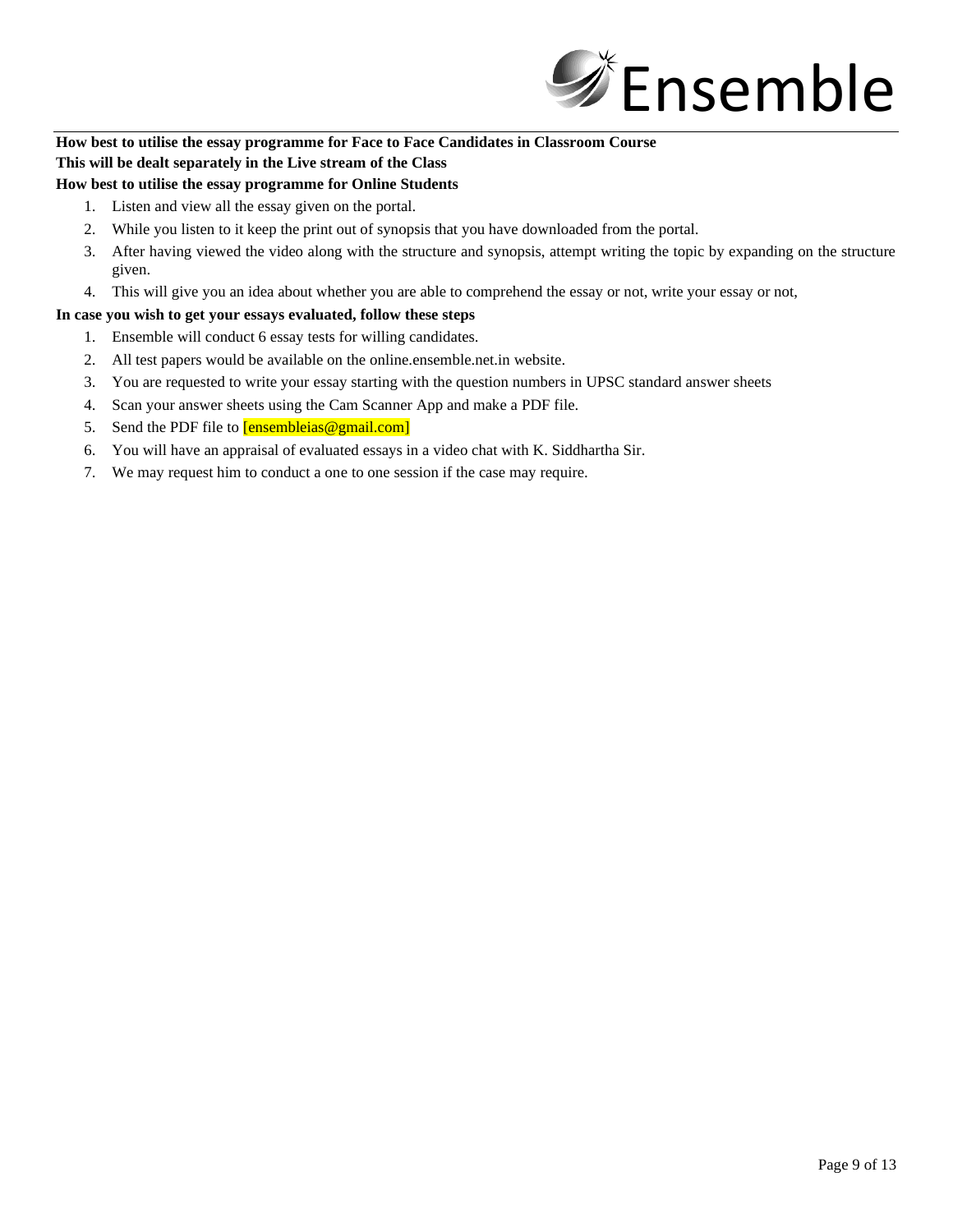

## **Geography Mains LIVE CLASSSES 2021**

GEOGRAPHY MAINS COURSE is a live classroom programme aided by online sharing of resources for an extensive coverage of Geography Mains syllabus. It is a 15-week comprehensive programme for the IAS mains examination. The programme is inherently designed to cater to the needs of aspirants who have decided to opt for Geography as an optional subject on whatever basis.

The course intends to prepare the candidates to take this examination anywhere under any circumstance without any assistance. The course aims to help the candidates secure an above average marks of over 250 in the Mains. As the programme would advance, learners would experience new levels of comfort, gain deeper insights and develop plethora of perspective, which is much required to answer with a stroke of creativity.

#### *Motive behind the course*

To enable the candidates to have a solid conceptual framework and a knowledge base that will help them to develop an above average analytical ability. To know the dimensions of the subject and help them to answer the range of questions that can be asked and pick up the options with ease in the preliminary examination.

#### *Eligibility of participants*

The course is designed for all those candidates having the necessary qualification to appear for UPSC Civil Services, whether they have a background of the subject or not.

#### *Course Commencement*

March 2021

*Number of Participants*

#### Maximum 150

#### *Participation Fees*

Rs. 60, 000/-

#### *Timing of Classes*

2.30To 5.30 PM

#### *Topic wise class plan*

| <b>Topic</b>                                 | Live Interactive Classes and Recordings of | In hours |
|----------------------------------------------|--------------------------------------------|----------|
| Population                                   | KS, SM                                     | 12       |
| Economic Geography                           | <b>KS</b>                                  | 8        |
| Settlement                                   | <b>KS</b>                                  | 8        |
| India Settlement                             | <b>KS</b>                                  | 10       |
| Model and Theories                           | KS, SM                                     | 8        |
| Geomorphology                                | KS, GF                                     | 24       |
| Climatology                                  | <b>KS</b>                                  | 12       |
| Oceanography                                 | <b>KS</b>                                  | 12       |
| Biogeography                                 | <b>KS</b>                                  | 18       |
| <b>Environmental Geography</b>               | <b>KS</b>                                  | 12       |
| <b>India Physical Setting</b>                | <b>KS</b>                                  | 18       |
| Resources                                    | <b>KS</b>                                  | 10       |
| Agriculture                                  | SM                                         | 14       |
| Industry                                     | <b>GF</b>                                  | 12       |
| <b>Trade and Transportation</b>              | KS, GF                                     | 8        |
| <b>Contemporary Issues</b>                   | GF                                         | 6        |
| <b>Political Aspects</b>                     | <b>KS</b>                                  | 8        |
| <b>Cultural Setting</b>                      | No Class or recording                      | 4        |
| Regional<br>Planning<br>Regional<br>Planning | <b>GF</b>                                  | 12       |
| in<br>Human<br>Perspective<br>Geography      | <b>KS</b>                                  | 12       |

#### **PEOPLE BEHIND**

The programme is under the guidance of our former Chief Mentor, Sri K. Siddhartha, (**[http://www.ksiddhartha.com](http://www.ksiddhartha.com/)**) who will set the mindset, attitude and tone of the examinee as per the UPSC guidelines.

3. Academic Head- Dr S. Mukherjee, Director ENSEMBLE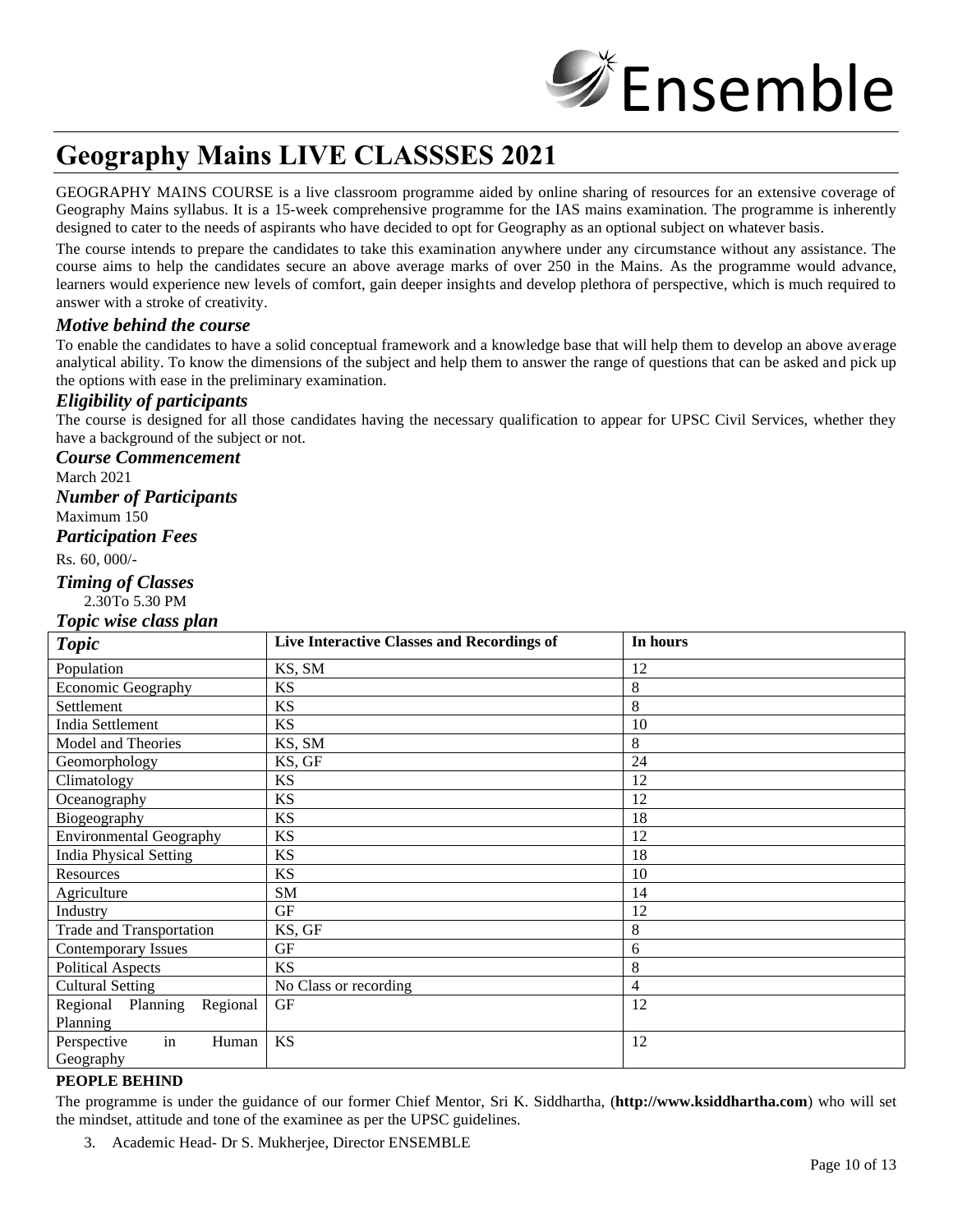

#### *Teaching support*

Video Recordings and Classes to choose from the Guests and Advisors, Mentors, Teachers, and Coaches.

#### *Important Note*

It is assumed as a part of the session that the students have knowledge of the basics. But it will be expected that the students will keep pace with the class and that the students will follow the sequence of the class.

### *What the students will get*

#### *Books*

- Physical Geography
- Ecology and environment
- Economic geography
- Cities, Urbanization and Urban Systems
- Models and Theories
- A Modern Dictionary of Geography

#### *Notes*

- Short Smart Study (SSS) Series comprising 15-20 booklets
- Human Geography
- Perspective
- Indian Geography

#### *Synopsis and Summary*

• On all topics of Geography optional in an electronic form

#### *Online Support*

Access to reservoir of chapters converted into videos made into a documentary laced with graphics and animations.

#### *Impact of the Course*

The students will be able to understand the meaning of each chapter, its concept and analysis

The student will be able to know the dimensions of the topic

The student will have all the material in printed as well as in video form

The student will be able to answer many direct questions out of the topic.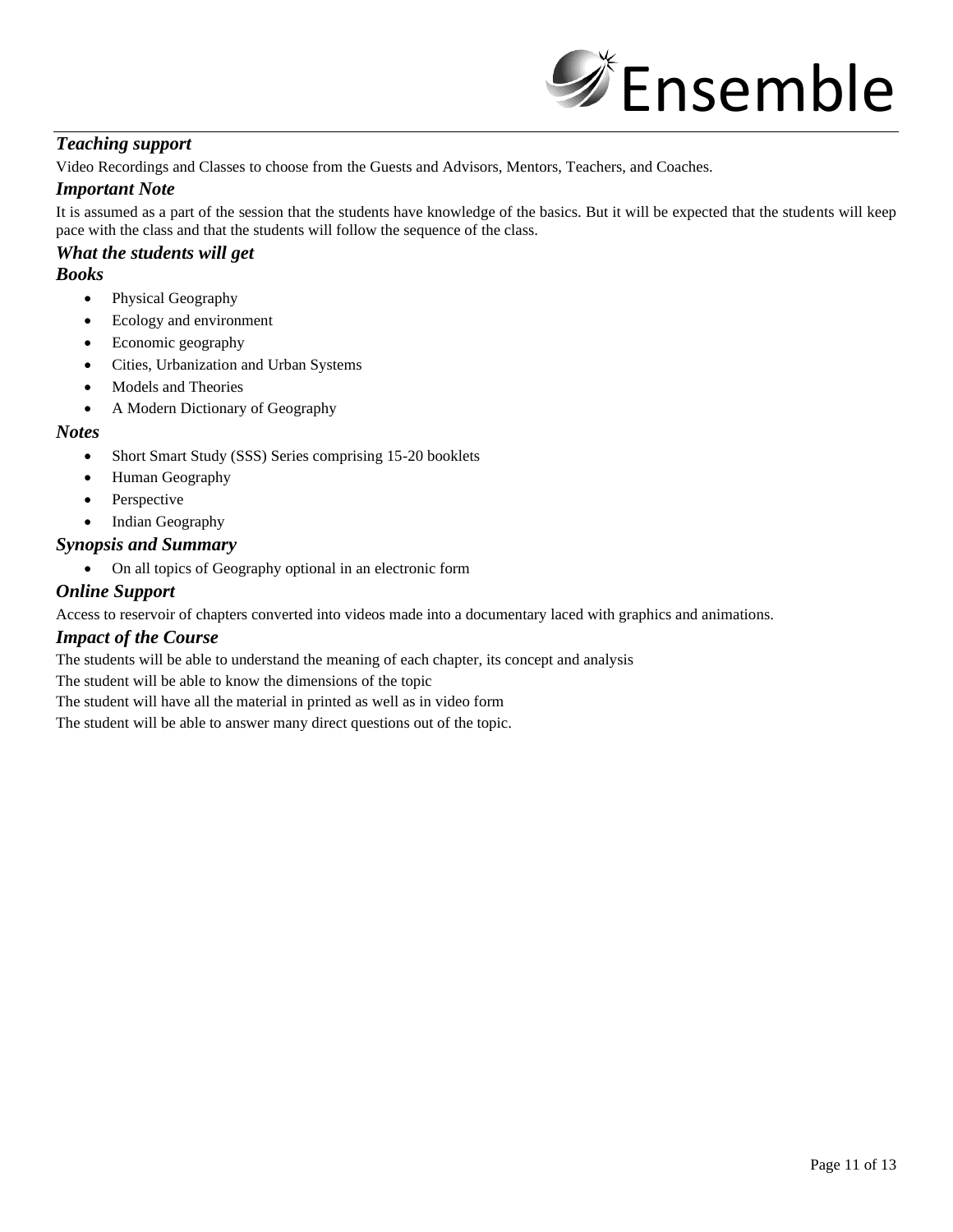

## **QIP/ASNWER BANK GEOGRAPHY**

#### **MARKS COVERED 500**

The Geography Paper is one of the optional papers in the UPSC Civil Services Mains exam. The Geography Paper is for a total of 500 marks with more than 30 questions of around 100-200 words with marks of 10-20 being asked from 20 sections of the syllabus.

#### **TARGET GROUP**

- 1. Students who have done their coaching classes but are in urgent need to undergo transformation and mentoring. This course is for such students who are preparing for 2021, and who leave Delhi for their hometown and those who want to have access to this ANSWER BANK.
- 2. All students who have studied Geography, have done their classes of Geography and are finding difficulty in fathoming the new changes in the subject for Mains 2021.
- 3. All of those who are still in half way of preparation but finding it difficult to be confident to write answers in the subject for Mains Examination.

#### **AIM**

- 1. To help candidates know and follow expectation of the UPSC and or state PCS.
- 2. How to develop a proper understanding of the topics, which begin with various tail words like Discuss, Elaborate, Elucidate, Analyse etc
- 3. To provide a ready availability of high quality answers of over 600+ questions of the toughest questions imaginable
- 4. Incorporation of all heard unheard, unknown and unknown sources from where model answers are made,
- 5. To provide a clear understanding of how a flow chart can be used along With diagram
- 6. Deciphering the psyche of the examiner, and Decoding the "New Trend of Geography".
- 7. Learning the Art of forming interlinkages, with special emphasis on the current trends in the subject. Writing and expression improvement and identification of glitches in that.
- 8. How to follow Intra and Interdisciplinary approach and make it perspective based rather than solution based.
- 9. Compare the answers of qualified candidates.

#### **WHAT SHOULD YOU EXPECT THE ANSWER BANK TO DO TO YOU**

- 9. Improve the way you look at writing any answer
- 10. Improve your comprehension ability of the question
- 11. Know how to structure your answer
- 12. Understand the art of forming linkages
- 13. How to proceed logically towards conclusion
- 14. Ways to begin your answer
- 15. Identify the Mistakes that the students can make.
- 16. How can you enhance your ability to mould the perspective and balance your perspective?

#### **WHAT DO YOU GET IN THE ANSWER BANK**

- 7. Strategy demarcation and ways to answer any question
- 8. Availability of Synopsis of 600 different answers on varied topics
- 9. Availability of Video discussion of 300+ different answerss
- 10. Some representative answers of IAS toppers
- 11. Task and assignment to students to write some answers from different sections and their video discussion as well as a chance to get their answers evaluated.
- 12. A recorded explanation by our Chief Mentor and the Academic Head that makes it easy for you to memorize the answers. Completely oriented to the needs of Mains this year next year and year after year. Over 300 recorded explanatory answers through Webinar/recorded video, which you can replay multiple times.
- 13. 300+ Model answers
- 14. Special Emphasis on Perspectives on Geography time wise, Number of Questions and
- 15. Two online face to face Problem Solving Sessions with an interactive discussion.
- 16. Video feedback of best and not so good answers of selective candidates chosen on set criteria by K. Siddhartha Sir himself.